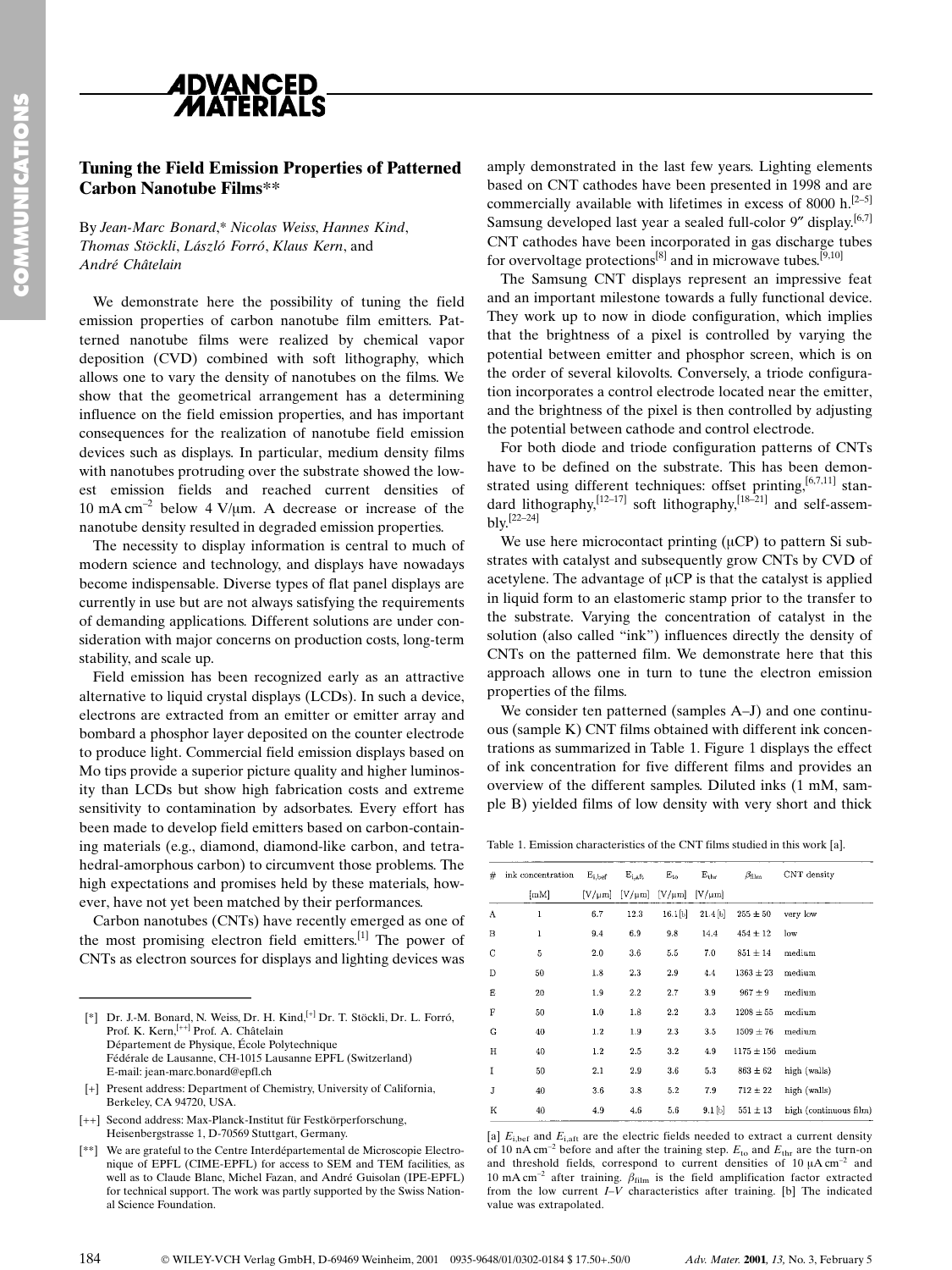







sample B

Fig. 1. Low and high magnification SEM micrographs at grazing incidence of  $20^\circ$  to the substrate of samples B, C, D, I, and K (see Table 1).

nanotubes. Increasing the concentration to 5 mM resulted in higher CNT densities with some long tubes (sample C). Further increase of the ink concentration produced films with increasingly denser patterns. Inks of 40 and 50 mM caused the formation of either tangled mats with highly protruding CNTs (sample D) or walls of densely packed CNTs of nearly identical lengths growing perpendicular to the substrate (sample I). The continuous film (sample K) shows a density and arrangement similar to the walls of sample I.

 $\mu$ CP a catalyst offers thus not only the possibility to produce high quality patterned films, but also to vary the density of CNTs within the pattern over a wide range. The samples shown in Figure 1 represent a unique opportunity to study in detail the influence of the film morphology on the field emission properties.

Fig. 2. a) Field emission characteristics of film G (see Table 1) before and after the training step with the corresponding F-N plots in the inset. b) Low current field emission characteristics of the 11 samples after training. The dashed lines are guides for the eye.

the highest field applied so far. It follows a Fowler-Nordheim (F-N) law, i.e., the emitted current  $I \propto (F^2/\phi) \exp(B\phi^{3/2}/F)$ , with  $B = 6.83 \times 10^9$  VeV<sup>-3/2</sup> m<sup>-1</sup>,  $\phi$  the workfunction, and F the local electric field just above the emitter surface.<sup>[25]</sup> F is usually not known and is often written as  $F = \beta E = \beta V/d_0$ , where  $V$  is the applied voltage,  $d_0$  the inter-electrode distance, and  $E = V/d_0$  the macroscopic applied field. The field amplification factor  $\beta$  is determined solely by the geometrical shape and surroundings of the emitter, and amounts in the case of Figure 2a to  $\beta \approx 2900$  (see inset).<sup>[25]</sup>

The extraction of higher currents resulted invariably in a degradation of the emission that showed up as a shift of the  $I-V$  curve towards higher fields. This degradation involved also a decrease in the field amplification. We believe that this phenomenon involves some kind of "training" process where the best but mechanically or electrically fragile emitters are damaged or destroyed. To circumvent this problem, we systematically operated the emitters at 30 mA  $cm^{-2}$  over a period of 30 min to ensure reproducible characteristics up to 10 mA  $cm<sup>-2</sup>$ .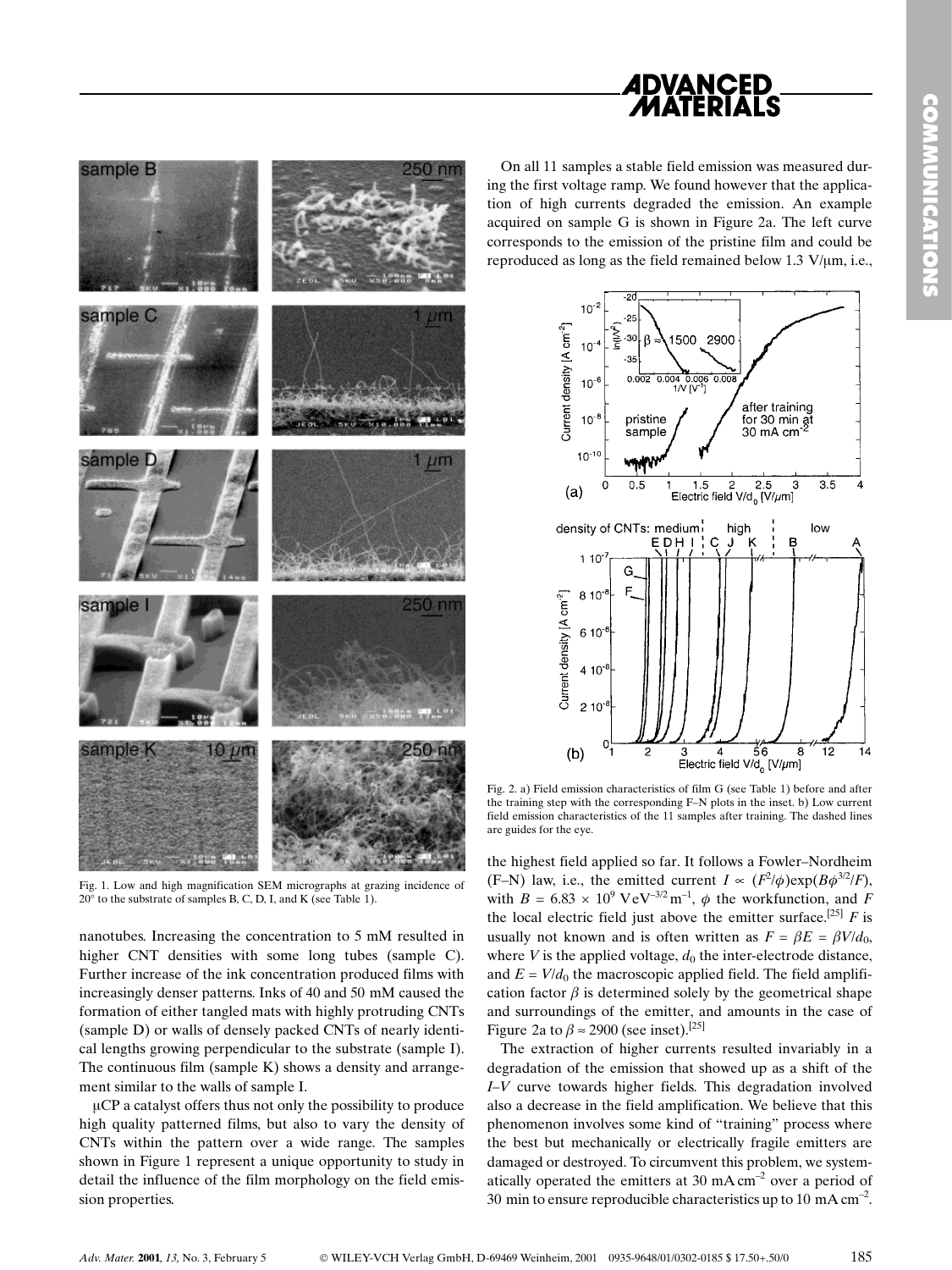



In the case of sample G this corresponded to an applied electric field of 4.4 V/µm. Intriguingly, the emitted current remained constant or increased slightly during this training phase.

The  $I-V$  curve on the right of Figure 2a is the characteristic of sample G after training. The applied field needed for emission has increased by  $~60\%$  and the field amplification has dropped to  $\beta \approx 1500$ . This behavior was observed on all samples as summarized in Table 1. All the medium and high density samples studied here were capable of emitting at least 10 mA cm<sup>-2</sup>. This value was chosen arbitrarily as the upper limit for our measurements and is not an intrinsic limit of CNTs. In fact,  $100 \text{ mA cm}^{-2}$  were reached on sample E for a field of 8.2 V/ $\mu$ m, and several groups reported even higher current densities on single- and multi-wall CNT films.  $[26-28]$ 

We focus now on the influence of the film morphology on the emission properties. Figure 2b shows  $I-V$  characteristics of the films after the training step at low emitted current densities. Various parameters extracted from the emission measurements are listed in Table 1. The four best films in terms of emission field (samples F, G, E, and D) are of medium density with tubes protruding high out of the CNT mat. They show turn-on and threshold fields below 2.5 and 4.5 V/ $\mu$ m, which puts them among the best CNT field emitters (see Bonard et al.<sup>[1]</sup> for a recent compilation). Films of lower (sample C) and higher density (samples H, K, and the high density walls of samples I and J) follow at higher fields. All these samples emit consistently below 5  $V/\mu m$  and have threshold fields below  $10 \text{ V/µm}$ . The low density films B and A need far higher applied fields. We argue in the following that these differences arise mostly from geometrical and morphological considerations.

Although quite a few studies on field emission from nanotube films have been published since the first reports in 1995, only a few of those compare films of different morphologies. Field emission is a highly selective process and is extremely sensitive to small variations in the chemical nature and shape and/or surroundings of the emitter.<sup>[29-32]</sup> This makes a comparison of the results obtained by different groups delicate since the growth, purification, film preparation techniques, and the experimental setups differ significantly. The samples studied here consist all of multi-wall CNTs produced by CVD with comparable diameters and offer an ideal opportunity to assess the role of the overall geometry of the emitters.

As noted above, the medium density films are the most efficient emitters, followed by the high and the low density ones. This is pointed out in Figure 3 where the field amplification factor  $\beta_{\text{film}}$  is plotted against the onset field after training  $E_{\text{i.}at}$ . The samples with the lowest onset fields  $E_{\text{i.}at}$  show also the highest field amplification. Conversely, the low density films required much higher  $E_{\text{i.aff}}$ . On emitter assemblies like the ones shown in Figure 1, only the CNTs with the highest field amplification will emit, which in turn means that the actual emitter density is lower than the nanotube density by as much as several orders of magnitude.[28,33] To extract some quantitative information from Figure 3, we make the assumptions that the emitter density is identical for all samples, that

all CNTs have the same workfunction, and that all CNTs on one given sample have the same field amplification factor. In that case, each emitter has to supply the same current for a given current density regardless of the density and geometrical characteristics of the films. It follows from the F-N model that the local field at the emitter tip,  $F_{\text{loc}} = \beta V/d_0$ , has to be the same for every emitting tube.<sup>[25]</sup> One obtains in the case of Figure 3 that  $\beta_{\text{film}} = F_{\text{loc}}/(V/d_0) = F_{\text{loc}}/E_{\text{i},\text{aff}}$ , i.e., the field amplification varies as the inverse of the onset field with the



Fig. 3. Field amplification factor  $\beta_{\text{film}}$  as a function of the onset field after training,  $E_{i, \text{aff}}$ . The dotted curve represents the best fit to the formula  $\beta_{\text{film}} = F_{\text{loc}}/$  $E_{i, \text{aft}}$  with  $F_{\text{loc}} = 2.6 \pm 0.1 \text{ kV/\mu m}$ .

local field at the emitter surface as the sole parameter. We have fitted the experimental points in Figure 3 with this formula and obtained a local field at the emitter tip of  $2.6 \pm$  $0.1 \text{ kV}$ / $\mu$ m. This is quite remarkable, because this value obtained from measurements on 11 different samples corresponds well to the field needed to initiate field emission on one emitter. It has to be noted that this result does not validate the above assumptions. In particular, the emitter density varies probably significantly from sample to sample, but its influence is minimized by the highly nonlinear increase of emitted current with the applied field: a variation of emitted current of an order of magnitude coincides with a change of 7% only in the applied field as can be extracted from Figure 2.

It is therefore not surprising that not all experimental points in Figure 3 fall on the fitted curve. If two samples show the same field amplification, as I (high density walls) and C (low to medium density), the film with the higher onset field (C) should also have the lower emitter density. This is confirmed by scanning electron microscopy (SEM) observations. Conversely, if two samples have similar onset fields, as J and C for example, the film with the higher field amplification (C in that case) should have a lower emitter density. This fact is less obvious to extract from the SEM micrographs and warrants some more attention.

Which parameters determine the field amplification? A simple electrostatic model suggests that  $\beta_{\text{tube}}$  for a single tube can be described as  $\beta_{\text{tube}} \propto h/r$ , where h is the height and r the radius of the emitter. The influence of the height is significant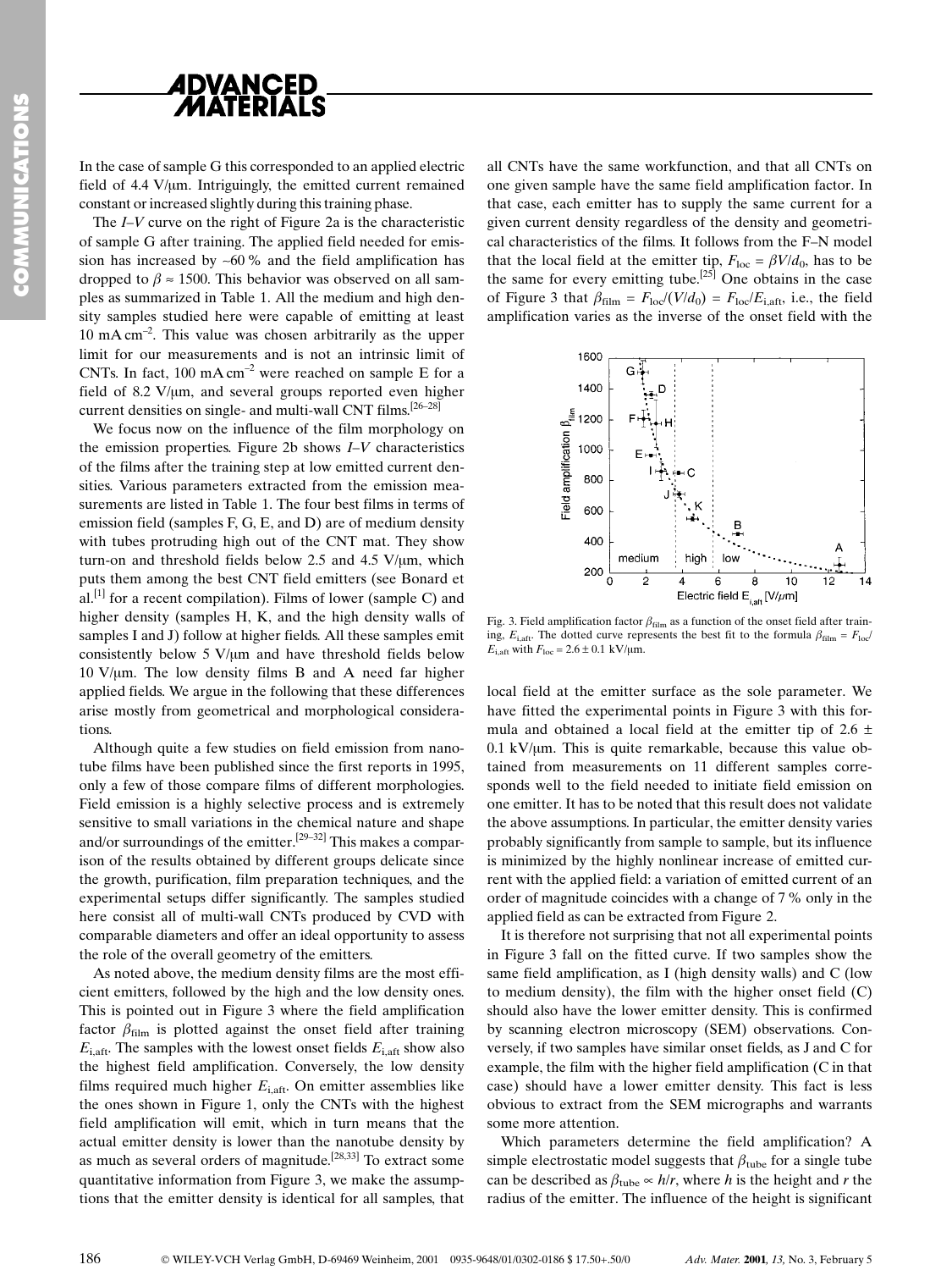

even for several micrometer long tubes as proven by electrostatic calculations. Another effect manifests itself as soon as several emitters are assembled to form a multiple source: screening between the emitters become significant even for large inter-tube distances. Figure 4a reveals the dependance of the field amplification factor  $(\beta_{film})$  on the intertube distance  $l$  as estimated from electrostatic calculations.<sup>[34,35]</sup> For clarity  $\beta_{\text{film}}$  is normalized by the field amplification  $\beta_{\text{tube}}$  for a single tube. The field amplification drops rapidly for intertube distances  $l \leq 2h_0$ . Since the density of emitters increases with decreasing distance, there is an optimum distance for a maximal emitted current density that amounts to  $1-2$  times the tube height.[34,35]

We try in the following to estimate  $\beta_{\text{film}}$  by taking the morphology of the films into account. The electrostatic calculations reported in the literature<sup>[34,35]</sup> were performed for a given height  $h_0$  of 2 µm. It appears that variations of the radius of curvature r or the inter-electrode distance  $d_0$  change the absolute value of  $\beta_{film}$ , but that the dependence on the intertube distance is not affected. We extract from the calculations a function  $f(l) = 1 - \exp(-1.1586l)$  reproduced in Figure 4a that characterizes the decrease in field amplification due to inter-tube screening. To determine  $f(l)$  for  $h \neq h_0$ , l has simply



Fig. 4. a) Field amplification  $\beta_{film}/\beta_{tube}$  as a function of the inter-tube distance l for a nominal height  $h_0 = 2 \mu m$ . The dashed line corresponds to the function  $f(l)$  $= 1 - \exp(-1.1586l)$  obtained by fitting from the simulated values. The inset shows a typical electrostatic simulation of the equipotentials around an array of emitters. b) Measured ( $\beta_{\text{meas}}$ ) versus calculated ( $\beta_{\text{calc}}$ ) field amplification factor. The dotted line is a simple proportional regression  $\beta_{\text{calc}} \approx \beta_{\text{meas}}$ . Error bars for the experimental values correspond to the statistical standard deviation. The error in  $\beta_{\text{calc}}$  arising from the spread of l, r, and h (see Table 2) is typically  $\pm 30$  %.

to be scaled by  $h_0/h$  since  $f(l)$  does not depend on r and  $d_0$ . By taking  $\beta_{\text{tube}} \propto h/r$ , we can write  $\beta_{\text{film}}(l,h,r) = \beta_{\text{tube}}f(lh_0/h) \propto$  $(h/r)f(lh_0/h)$ . We then estimate the field amplification for our samples from the parameters  $h$ ,  $r$ , and  $l$  obtained from the SEM observations and summarized in Table 2.

Table 2. Morphological characteristics of the CNT films as estimated from SEM observations [a].

| #           | $\rho$         | $\boldsymbol{r}$ | h              | l               |
|-------------|----------------|------------------|----------------|-----------------|
|             | $[\mu m^{-2}]$ | [nm]             | $[\mu m]$      | ${\rm [µm]}$    |
| A           | 0.1            | $25 + 3$         | < 0.18         | $1.8 + 0.5$     |
| B           | $\mathbf 1$    | $18 + 3$         | $0.4 + 0.2$    | $0.5 + 0.2$     |
| C           | 60             | $19\pm3$         | $3.01 + 1.5$   | $1.02 + 0.5$    |
| D           | 110            | $21 \pm 3$       | $2.93 + 1.9$   | $2.0 + 1.0$     |
| E           | 100            | $18 + 3$         | $2.56 + 1.2$   | $2.05 + 0.7$    |
| F           | 75             | $19\pm3$         | $3.46 \pm 1.1$ | $1.89 + 1.0$    |
| G           | 45             | $13\pm3$         | $2.29 + 0.7$   | $1.46 + 0.5$    |
| $\mathbf H$ | 150            | $11\pm2$         | $1.53 + 0.8$   | $2.9 + 1.4$     |
| I           | 500            | $11\pm2$         | $0.96 + 0.48$  | $0.81 \pm 0.16$ |
| J           | 340            | $10\pm2$         | $0.78 + 0.35$  | $1.51 + 0.35$   |
| К           | 280            | $10\pm2$         | $0.5 + 0.3$    | $0.6 + 0.2$     |

The surface density  $\rho$  refers to the total tube density. The mean height h over the CNT mat or substrate and the inter-tube distance  $l$  characterize the potential field emitters, i.e., the nanotubes protruding out of the film.  $r$  is the mean tube radius.

We display in Figure 4b the measured versus the calculated field amplification. The dotted line is a simple proportional regression. Our simple estimate does not yield an absolute value for the field amplification, but it allows us to reproduce the experimental tendency with a reasonable accuracy. We note also that the field amplification for the low density films are underestimated. We have to recall that field emission is highly selective and that only the tubes with the highest field amplification factor will show a significant emission. The SEM observations used for the determination of  $l$ ,  $h$ , and  $r$ encompassed an area of  $\sim 2 \times 10^{-6}$  cm<sup>2</sup>. This has to be compared with a typical emitter density of  $10^4$  cm<sup>-2</sup> at the very beginning of emission,<sup>[28,33]</sup> i.e., one emitter per  $10^{-4}$  cm<sup>2</sup>. The probability of including a representative environment of the emitting tubes in the SEM statistics is thus very small for the low density films, which are far less homogenous than the medium- and high-density films.

It appears from the above discussion that geometrical considerations determine to a great extend the field emission properties of CNT films. The height and inter-tube distance have a determining influence on the emitted current density, and films with very high densities of CNTs are not necessarily optimal field emitters.

These considerations can be extended and confirmed by characterizing the emission on a microscopic scale, as opposed to the integral measurements presented here. This has been done by Nilsson et al. on similar samples prepared by the same method. $[34]$  The local field emission properties were measured in a vacuum field emission apparatus by scanning a